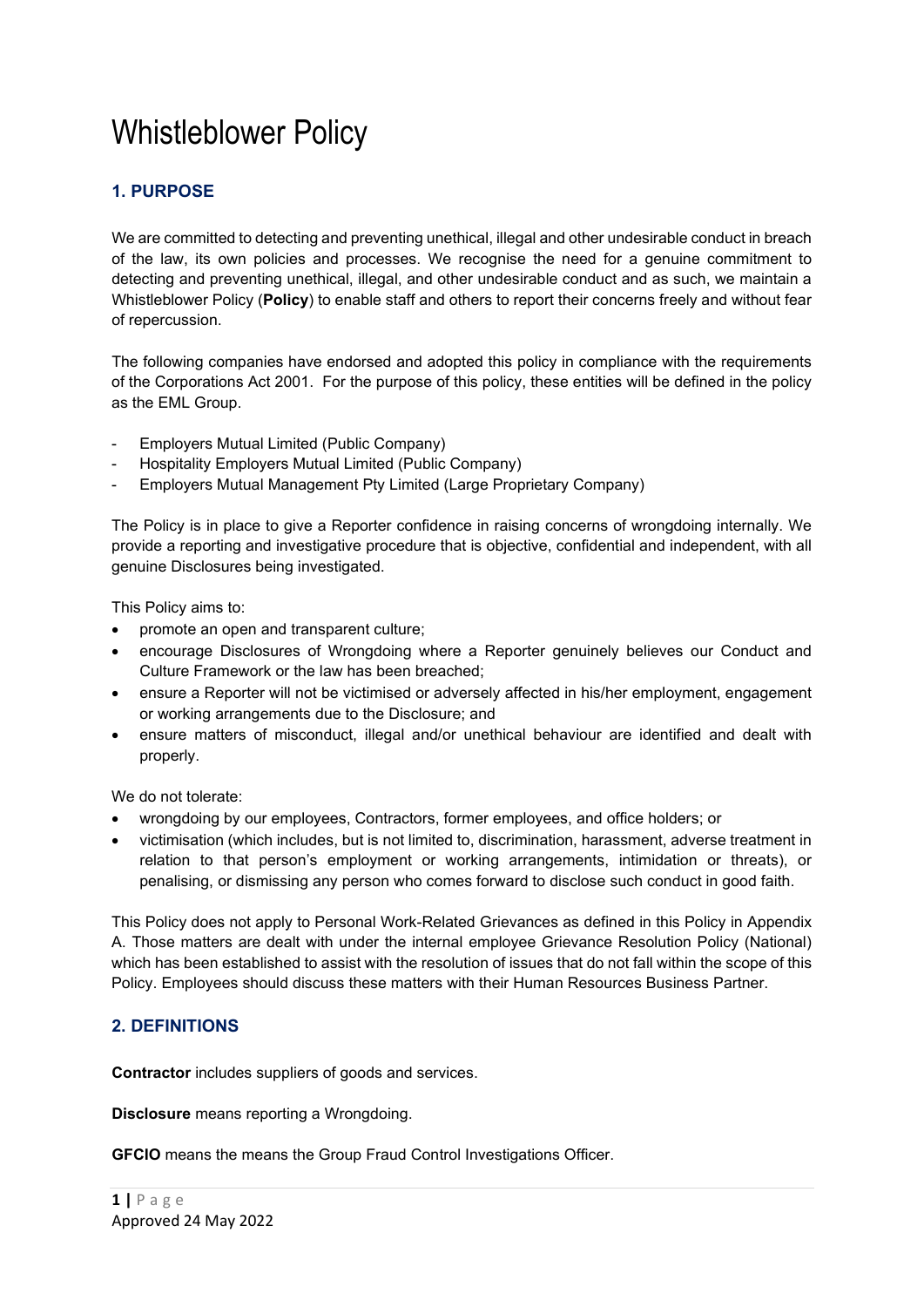#### **Personal Work Related Grievances** are defined as per Appendix A.

**Protection** is defined in section 8 and the Appendices B and C.

**Protection Officer** means the person who provides Protection to the Reporter in respect of the Disclosure.

**Reporter** means a current or former:

- officer or employee of an entity within the EML Group (eg who are permanent, part-time, fixed term or temporary, interns, secondees, managers and directors);
- supplier of services or goods to the EML Group (whether paid or unpaid) for example a contractor and includes the employees of that person;
- associate of the EML group; or
- a spouse, relative or dependant of one of people referred to above.

**Whistleblower** see the definition for Reporter.

**Wrongdoing** means unethical, improper, illegal, corrupt or dishonest behaviour, or conduct that constitutes an offence under the laws prescribed in the *Corporations Act 2001* (Cth) from time to time. Refer to section 3.3 of this Policy for further examples.

## **3. APPLICATION**

**3.1.** This Policy applies to all Reporters.

**3.2.** Reporters can make a Disclosure if they have a reasonable ground to suspect that a director, officer, employee, contractor, supplier, tenderer or other person who has business dealings with the EML Group has engaged in a Wrongdoing or is likely to have engaged in a Wrongdoing.

**3.3.** The following are examples of Wrongdoings which can be the subject of a Disclosure made by a Reporter. These include:

- auditing matters including non-disclosure of internal or external audit process;
- corruption:
- dishonesty;
- financial malpractice or impropriety by or involving current or former employees, contractors, or office holders (including suspected and actual misuse of an individual's position for personal gain);
- illegal conduct (including, but not limited to, theft, the use and/or sale of prohibited substances, violence or threatened violence, any other criminal act, or criminal damage against property);
- intentional or negligent disregard for legal/regulatory requirements (whether or not the conduct is unlawful or merely contrary to any state or federal legislation);
- asset misappropriation;
- workers' compensation fraud;
- misuse of confidential information;
- bribery including kick-backs and illegal gratuities;
- intentional or negligent disregard for EML Group policies and procedures;
- serious improper conduct;
- bullying, victimisation and harassment that is not personally experienced by the Reporter;
- an unsafe workplace;
- any conduct which may cause financial or non-financial loss or be otherwise detrimental to the interest of the EML Group;
- conduct involving substantial risk to public health or safety; or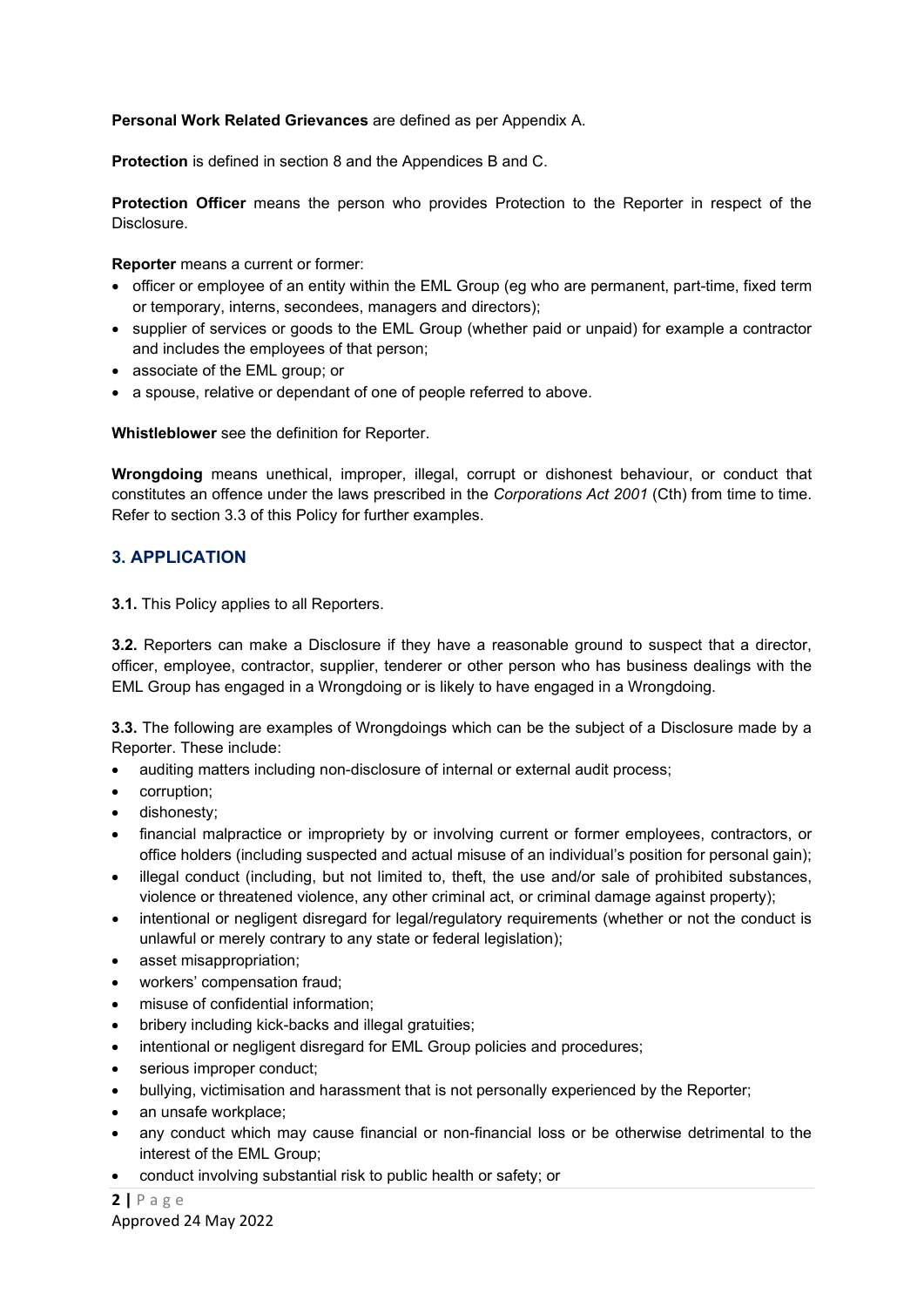• the concealment of any of the above.

**3.4.** Disclosures which are made that eventually turn out to be incorrect will be still be eligible for Protection under the Policy, however, Disclosures that are not genuine, or which are frivolous will not be covered by this Policy and no Protection will be afforded to a Reporter in these circumstances. Please note that disclosures that do not fall within the scope of a Wrongdoing do not qualify for any protection.

## **4. PROCEDURES FOR MAKING A DISCLOSURE**

**4.1.** Reporters are encouraged to make a Disclosure utilising the process detailed in this Policy.

**4.2.** A Reporter is encouraged to make a Disclosure in the first instance to the GFCIO.

**4.3.**Disclosures can be made to any of the following:

- by contacting the EML Fraud Hotline on 02 8251 9229;
- in writing, GPO Box 4143, Sydney NSW 2001 marked to the attention of the GFCIO;
- by email to [fraud@eml.com.au;](mailto:fraud@eml.com.au)
- by email to director@eml.com.au:
- by contacting an officer or senior manager of the EML Group;
- to any person prescribed or authorised by law (also see Appendices B and C).
- by completing an incident report through ALERT where the Reporter is an employee;

#### **4.4.** Upon receipt of the information the receiver will:

where the Disclosure is not about the GFCIO, engage the GFCIO to assess the Disclosure. In the event the Disclosure is about the GFCIO, the receiver or an appropriate General Manager or Group Executive will be responsible for the assessment process.

When the Disclosure is made, the GFCIO or the GFCIO's substitute will:

- $\circ$  contact the Reporter to discuss and clarify the information further;
- $\circ$  determine whether the information is a Disclosure which requires Protection or formal, in-depth investigation; and
- $\circ$  where Protection is identified as being required, the information is referred to the Protection Officer.
- o In the event the GFCIO is the subject of the Disclosure, the

**4.5.** The GFCIO will decide who may be appointed as the Protection Officer. Subject to paragraph 4.7, depending on the circumstances of the Disclosure the Protection Officer will be in the position of Claims Manager, General Manager, Group Executive or the Chief Risk Officer.

**4.6.** Where the Reporter's Disclosure is identified as requiring Protection under this Policy, the Protection Officer will be furnished with the Reporter's contact information and details of the Disclosure. Upon receipt of this information the Protection Officer will:

- endeavour to contact a Reporter within five business days of receiving the advice of the GFCIO in relation to the Disclosure;
- discuss the Disclosure with the Reporter in detail;
- explain the Protection offered to the Reporter under this Policy; and
- provide the Protection Officer's contact details to the Reporter.

**4.7** Where the Disclosure relates to the conduct of a Chief Executive Officer, any other members of the EML Group Executive Team or Board members, the Disclosure will be referred by the GFCIO to the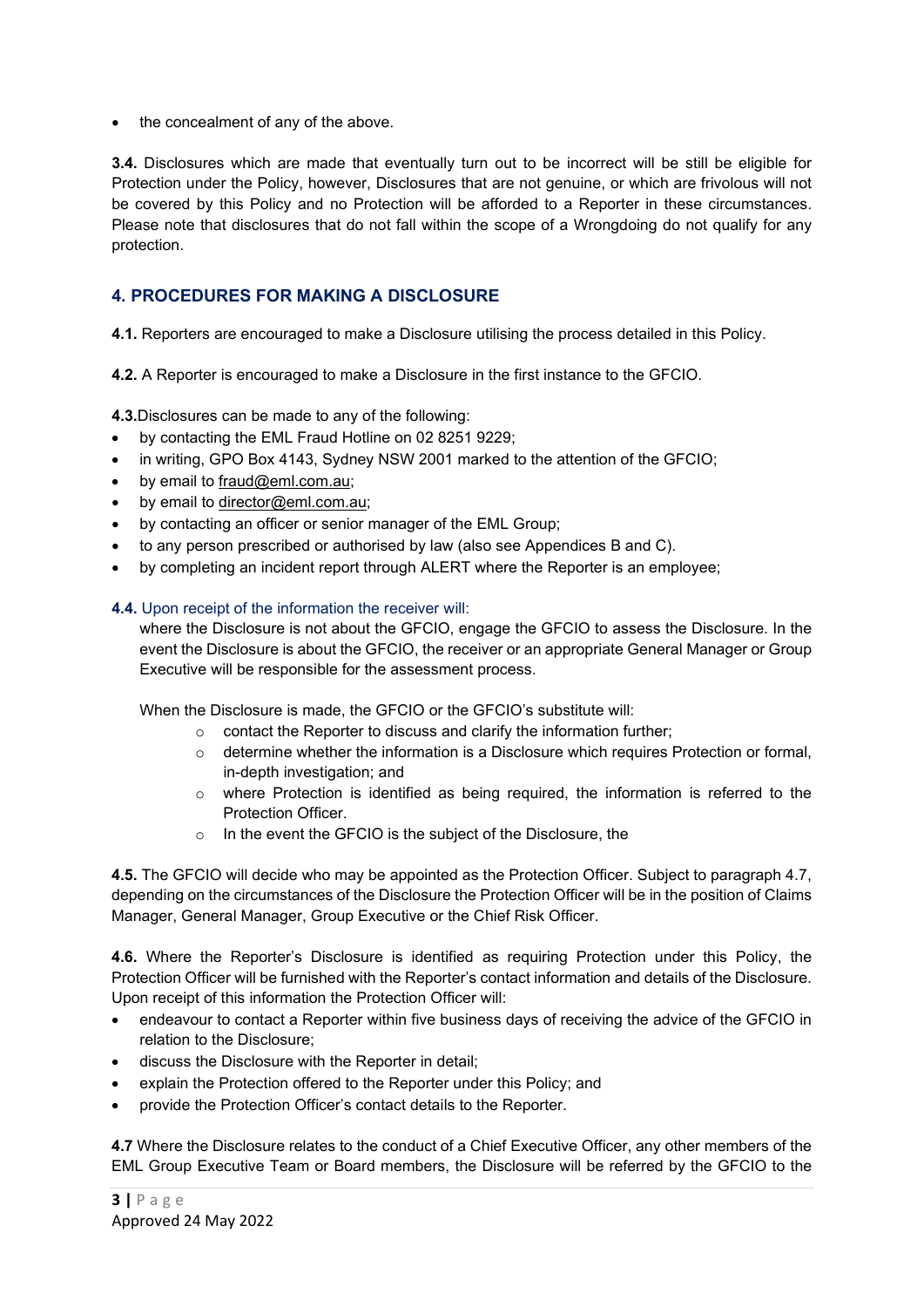Chair of the Board of the relevant entity or the Chair of a Board Audit Committee (if in place) if the Chair of the Board is not appropriate. These matters will then be referred to external investigators to conduct the investigation. In these cases, the person contacting the Reporter or performing the role of Protection Officer may be an external investigator.

# **5. ANONYMITY OF THE REPORTER**

**5.1.** The Reporter can choose to remain anonymous when making a Disclosure, over the course of the investigation and after the investigation is finalised and protection may still be available under the *Corporations Act 2001* (Cth). If a Reporter wishes to remain anonymous, we will take steps to protect the anonymity of the Reporter by communicating to the Reporter through anonymous telephone hotlines and anonymised email addresses as appropriate. Alternatively, a Reporter may adopt a pseudonym. Depending on the nature and content of the Disclosure, being anonymous or adopting a pseudonym may impact aspects of the investigation and implementation of any outcome and will be discussed with the Reporter.

**5.2.** Where a Disclosure is made anonymously, the Reporter may refuse to answer follow-up questions during the investigation that may potentially reveal their identity. We will conduct the investigation and based on the information provided to us. If the Reporter has opted to remain anonymous the investigation may be restricted due to the potential of no reference point to enable information to be verified or confirmed either prior to or during the investigation process.

**5.3.** We strongly recommend ongoing two-way communication is maintained where the Disclosure is made anonymously to ensure we are able to ask follow-up questions and provide relevant feedback to the Reporter.

**5.4.** Please refer to further information about confidentiality and protection of identity in section 8.

# **6. INVESTIGATION PROCESS**

**6.1.** All Disclosures will be investigated with the objective of determining whether the Disclosure is substantiated or not.

**6.2.** The investigation will be conducted as soon as is reasonably practicable after the Disclosure, by the GFCIO or their delegate in an objective or fair manner and otherwise as is reasonable and appropriate having regard to the nature of the Disclosure and the circumstances.

**6.3.** The GFCIO may engage external professionals to assist in any investigation process or may require an external professional to conduct the investigation. The decision to engage external professionals and the extent of their engagement is a matter for the GFCIO. At the conclusion of the investigation, a confidential report will be provided. Action will be determined based on the report.

# **7. ADDITIONAL COMMUNICATION WITH THE REPORTER**

**7.1.** In addition to the process of notification and investigation, we will provide the Reporter with sufficient information about the progress or outcome of the investigation. The frequency of the communication will depend on the nature of the Disclosure, however the Reporter will be updated during the key stages of the investigation process, i.e when the investigation process has begun, while the investigation is in process and after the investigation has been finalised.

The method of documenting and reporting the findings will depend on the nature of the Disclosure. In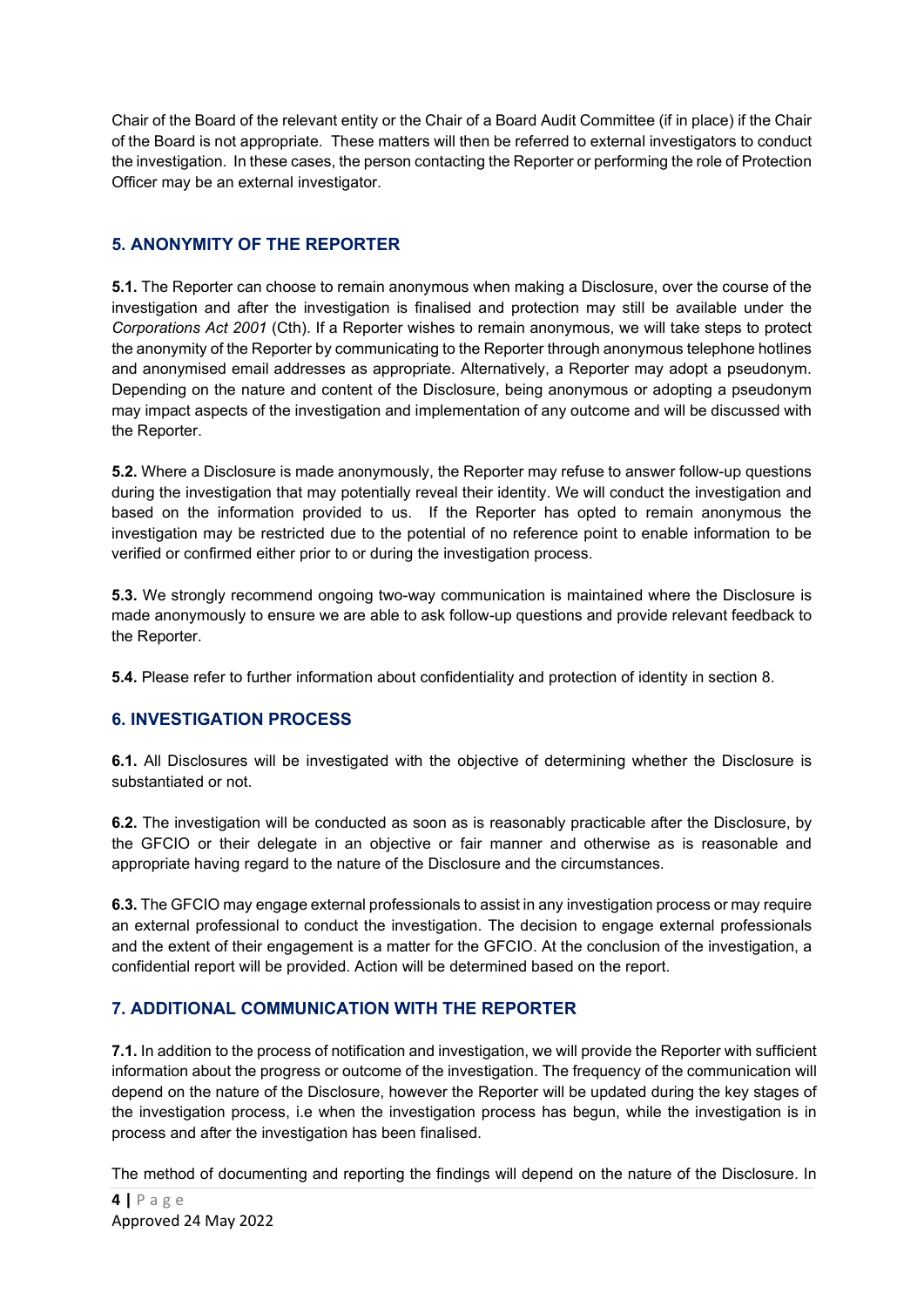some cases it may not be appropriate to provide details of the outcome to the Reporter. We will advise the Reporter if this is the case and the reasons why.

We expect as part of the two way communication and follow up questions to update the Reporter as necessary. This will be subject to any requirements around confidentiality or privacy.

The Boards of the relevant entities are ultimately responsible for oversight of the Policy and have responsibility to review and assess the findings from any Disclosures as well as assess trends and outcomes. All information reported to the relevant Board is also subject to any requirements around confidentiality and privacy.

# **8. PROTECTION OF THE REPORTER**

We are committed to protecting **a** Reporter. We will protect a Reporter who makes a Disclosure in the following ways:

#### **8.1. Protection against detrimental conduct**

This includes protection against dismissal, injury in employment, alteration of employment positions to the Reporter's disadvantage, demotion, harassment, discrimination, disciplinary action, harm or injury (including psychological harm), damage to property, damage to reputation, bias, threats or other unfavourable treatment to the Reporter or the Reporter's family, connected with making a Disclosure

If the Reporter or a member of the Reporter's family has any concerns relating to reprisal action or detrimental conduct resulting from the Disclosure, the Reporter should raise their concerns with the Protection Officer, the GFCIO, or any appointed external investigator as soon as possible or raise it in accordance with any other methods prescribed in the Policy.

It is important to understand not all administrative action is detrimental conduct. Conduct that is reasonable to protect the Reporter from detriment, for example, when the Disclosure relates to a Wrongdoing in the Reporter's immediate work area will not be considered detrimental conduct. Protecting the Reporter from detriment also does not prevent for example, a manager from managing unsatisfactory work performance, if the action is in line with any relevant performance management framework.

The Reporter may seek independent legal advice or contact regulatory bodies, such as Australian Securities and Investments Commission (**ASIC**) if they believe they have suffered a detriment following a Disclosure.

Any employee who is found to have breached any of the commitments set out in section 8.2, will be subject to disciplinary measures, which may include termination of employment, termination of engagement or office holding.

We will take steps to protect the Reporter from detrimental conduct. These steps include:

- Ensuring all employees and officers have been made aware of the Policy and where it can be located;
- Developing processes and procedures to ensure detrimental conduct is not engaged in;
- Ensuring where a complaint is made about detrimental conduct the persons reviewing that complaint will be different to the ones who dealt with original investigation; and
- Taking necessary steps such as relocating the Reporter or modifying their workplace arrangements to ensure they are not exposed to any detrimental conduct.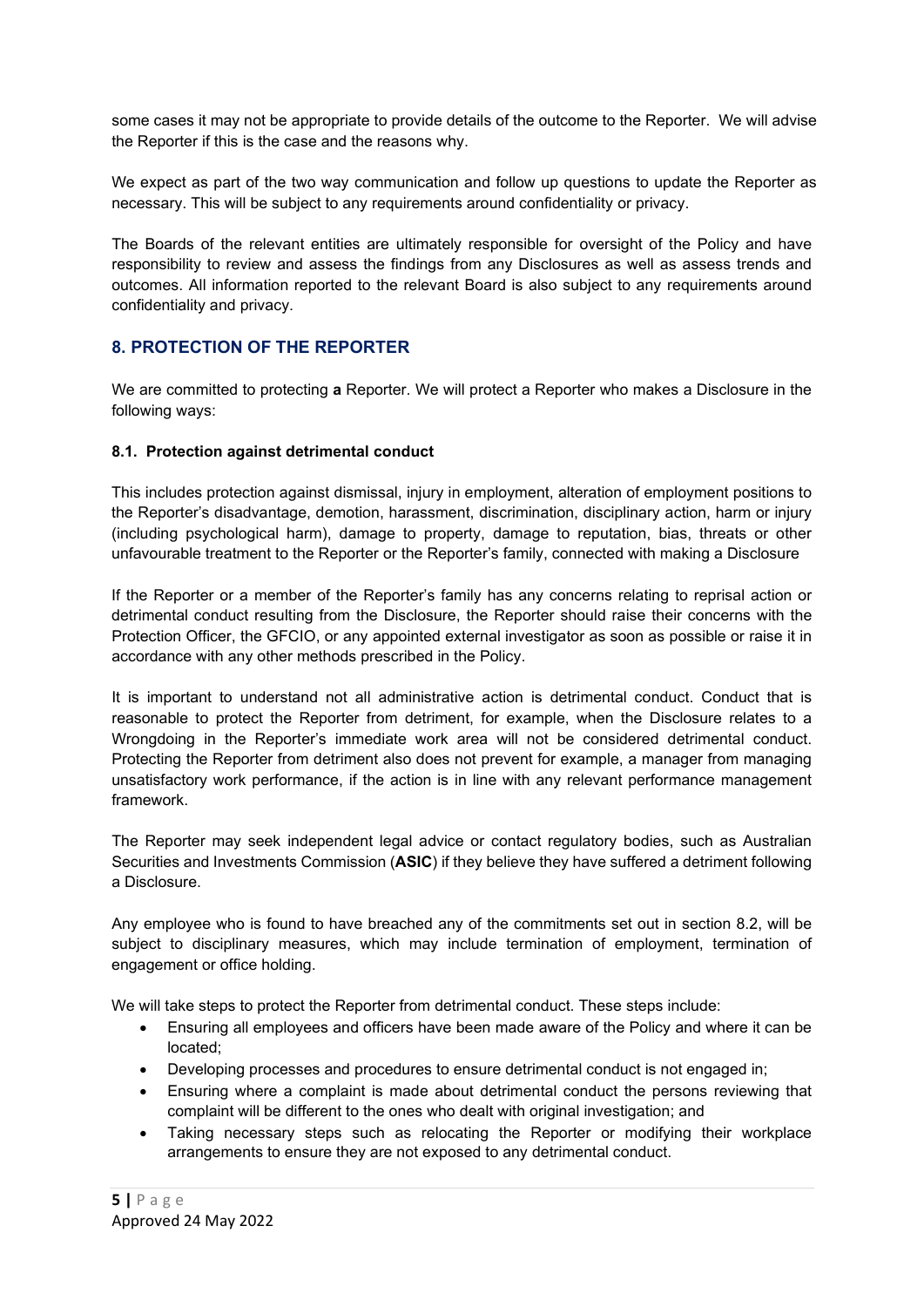## **8.2. Protection of Confidentiality and Identity**

It is our obligation to protect the Reporter's identity and confidentiality after a Disclosure.

The types of steps we will take to protect identity and confidentiality include:

- Limiting the amount of personal information collected and referenced in a Disclosure as is necessary to protect. This may include part or full redaction;
- 'De-identifying' the information as much as possible e.g. create a gender-neutral context and removal of names and other identifying features; and
- Suitably qualified staff will handle and manage investigations and complaints.

We will not identify the Reporter, or disclose information that is likely to lead to that identification unless:

- The Reporter has already identified themselves voluntarily and it is reasonably necessary to disclose the information to investigate the Disclosure or implement a recommendation in relation to the outcome of the investigation;
- the Reporter consents to the disclosure:
- the concern is reported to ASIC, APRA, the Tax Commissioner or the Australian Federal Police (within the meaning of the Australian Federal Police Act 1979 (Cth)) (**AFP**); or
- the concern is raised with a lawyer for the purpose of obtaining legal advice or representation.

Any disclosures or information made available pursuant to this section will be made only when it is reasonably necessary, permitted or required by law and/or will be made on a strictly confidential basis.

Generally, it is illegal for an entity to identify the Reporter or disclose information that is likely to lead to the Reporter's identification, unless done pursuant to the exceptions identified in this section. In circumstances of breach of confidentiality, a Reporter may lodge a complaint to the entity or ASIC.

When making a Disclosure under this Policy, Reporters will not be considered to have breached an obligation under an employment contract, contractor agreement, office holder or company Policy which requires them to maintain confidentiality which would otherwise restrict the Disclosure of information.

#### **8.3. Protection of files and records**

All files and records created from an investigation will be retained securely and protected from unauthorised use, misuse or loss. Printing of documents will be kept to an absolute minimum and only printed under exceptional circumstances. Unauthorised release of information to someone not involved in the investigation (other than senior managers or directors who need to know to take appropriate action, or for corporate governance purposes) without Reporter consent will be a breach of this Policy.

#### **8.4. Protection under legislation**

The Protection afforded under this Policy is in addition to any protections that arise under legislation, for example, if a certain type of disclosure is made to a legal practitioner or ASIC, eligible recipients as defined in the *Corporations Act 2001* (Cth), or a body that is prescribed by the *Corporations Act 2001* (Cth). In particular, the *Corporations Act 2001* (Cth), the *Fair Work Act 2009* (Cth) and work health and safety legislation, The *Taxation Administration Act 1953* (Cth) seeks to protect a person who makes certain types of disclosures. Not all Disclosures will be a disclosure for the purposes of these laws.

Please refer to Appendices B and C.

### **9. Vexatious Reports or Improper Conduct by a Reporter**

**6 |** Page Approved 24 May 2022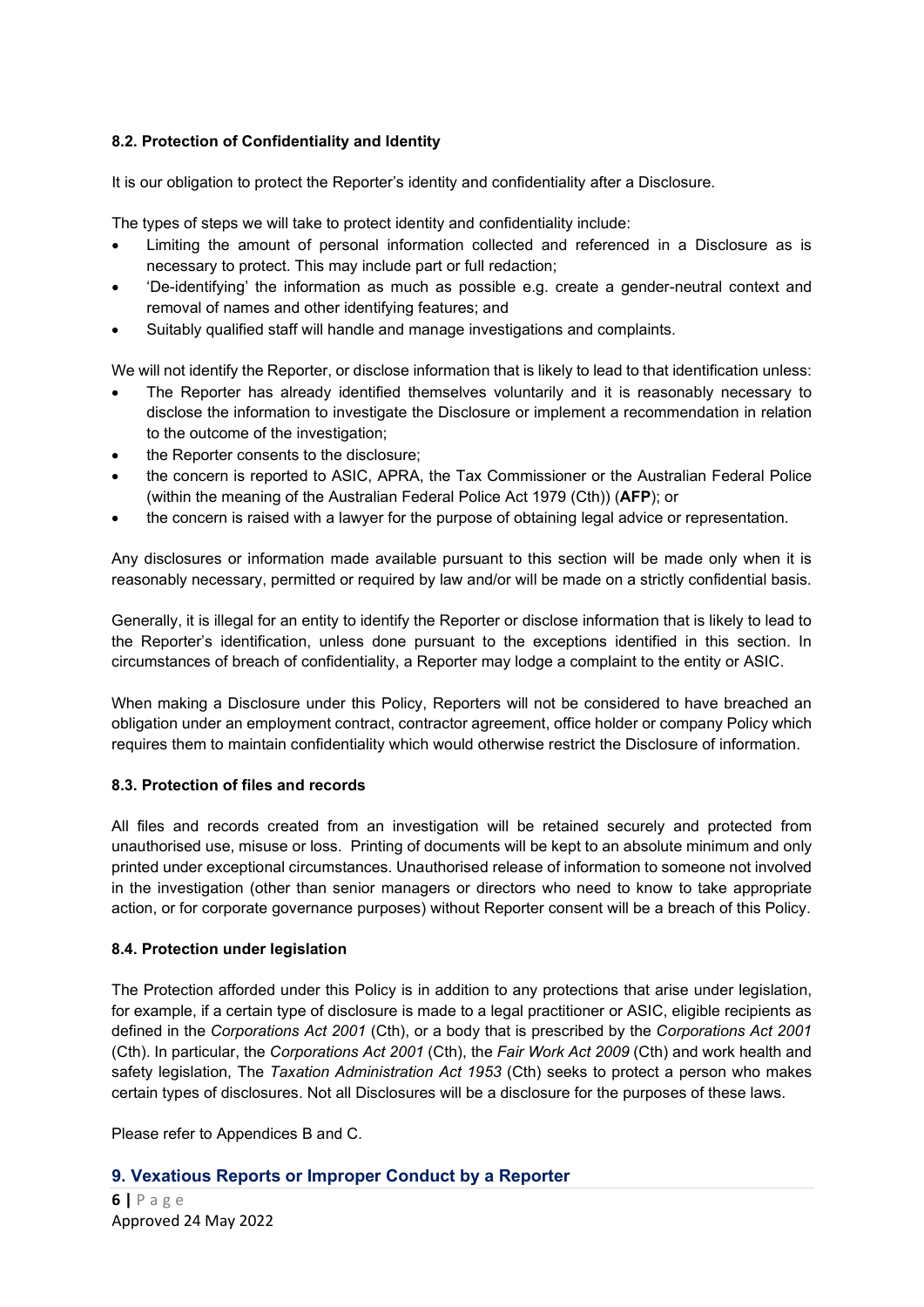**9.1.** If an investigation has confirmed that a Reporter has knowingly, vexatiously or recklessly made a trivial, fraudulent or dishonest Disclosure, we will take appropriate disciplinary action, which may include dismissal of the Reporter or termination of a consultant or contractor's agreement or office holding.

**9.2.** We acknowledge the act of making a Disclosure should not shield individuals from the reasonable consequences flowing from any involvement in a Wrongdoing. A person's liability for his or her own conduct is not affected by the person's disclosure of that conduct. However, in some circumstances, an admission may be a mitigating factor when considering disciplinary or other action.

# **10. DOCUMENT CONTROL**

For more information in relation to this Policy please contact the GFCIO:

- in writing, GPO Box 4143, Sydney NSW 2001 marked to the attention of the GFCIO;
- by email to [fraud@eml.com.au.](mailto:fraud@eml.com.au)

## **11. AVAILABILITY**

The Policy will be made available on requ

If you are requesting a copy of the policy as a customer, supplier or employee of:

- Employers Mutual Limited or Employers Mutual Management Pty Limited you can request a copy by emailing [info@eml.com.au](mailto:info@eml.com.au) or access it via the website at [www.eml.com.au.](http://www.eml.com.au/)
- Hospitality Employers Mutual Limited you can request a copy by emailing [info@hotelemployersmutual.com.au](mailto:info@hotelemployersmutual.com.au) or [info@clubemployersmutual.com.au](mailto:info@clubemployersmutual.com.au) or access it via the websites hotelemployersmutual.com.au, clubemployersmutual.com.au.

### **12. REVIEW**

This Policy published on the relevant entity website will be the current policy at that time and will be reviewed as required to respond to organisational or legislative changes.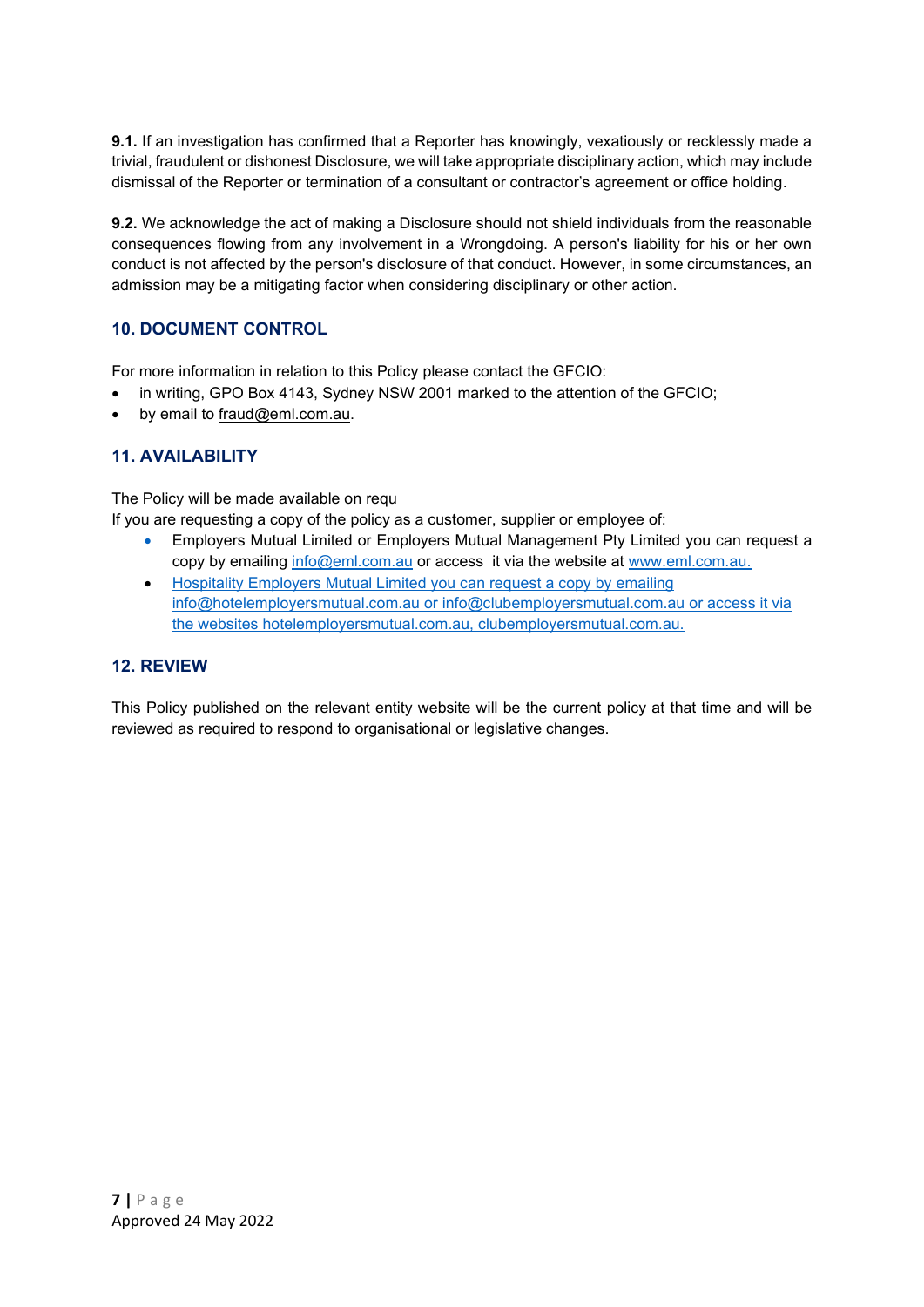## **Appendix A Definition of Personal Work-Related Grievance**

Personal work-related grievances are those that relate to your current or former employment and have, or tend to have, implications for you personally, but do not:

- have any other significant implications for the EML Group; or
- relate to any conduct, or alleged conduct, about a Wrongdoing.

Examples of grievances that may be personal work-related grievances include:

- an interpersonal conflict between the Reporter and another employee; and
- decisions that do not involve a breach of workplace laws:
	- o about the Reporter's engagement*,* transfer or promotion;
	- o about the terms and conditions of the Reporter's engagement; or
	- o to suspend or terminate the Reporter's engagement, or otherwise to discipline the Reporter.

A Grievance Resolution Policy (National) has been established to assist with the resolution of personal work-related grievances that employees are comfortable discussing with their local People and Culture Manager.

Please note a personal work-related grievance could still qualify as Wrongdoing which could form the subject of a Disclosure especially if:

- a personal work-related grievance includes information about misconduct, or information about misconduct includes or is accompanied by a personal work-related grievance (mixed report);
- an EML Group director, officer, employee, contractor, supplier, tenderer or other person who has business dealings with us has breached employment or other laws punishable by imprisonment for a period of 12 months or more, engaged in conduct that represents a danger to the public, or the disclosure relates to information that suggests misconduct beyond the discloser's personal circumstances;
- the Reporter suffers from or is threatened with detriment for making a Disclosure; or
- the Reporter seeks legal advice or legal representation about the operation of the whistleblower protections under the Corporations Act.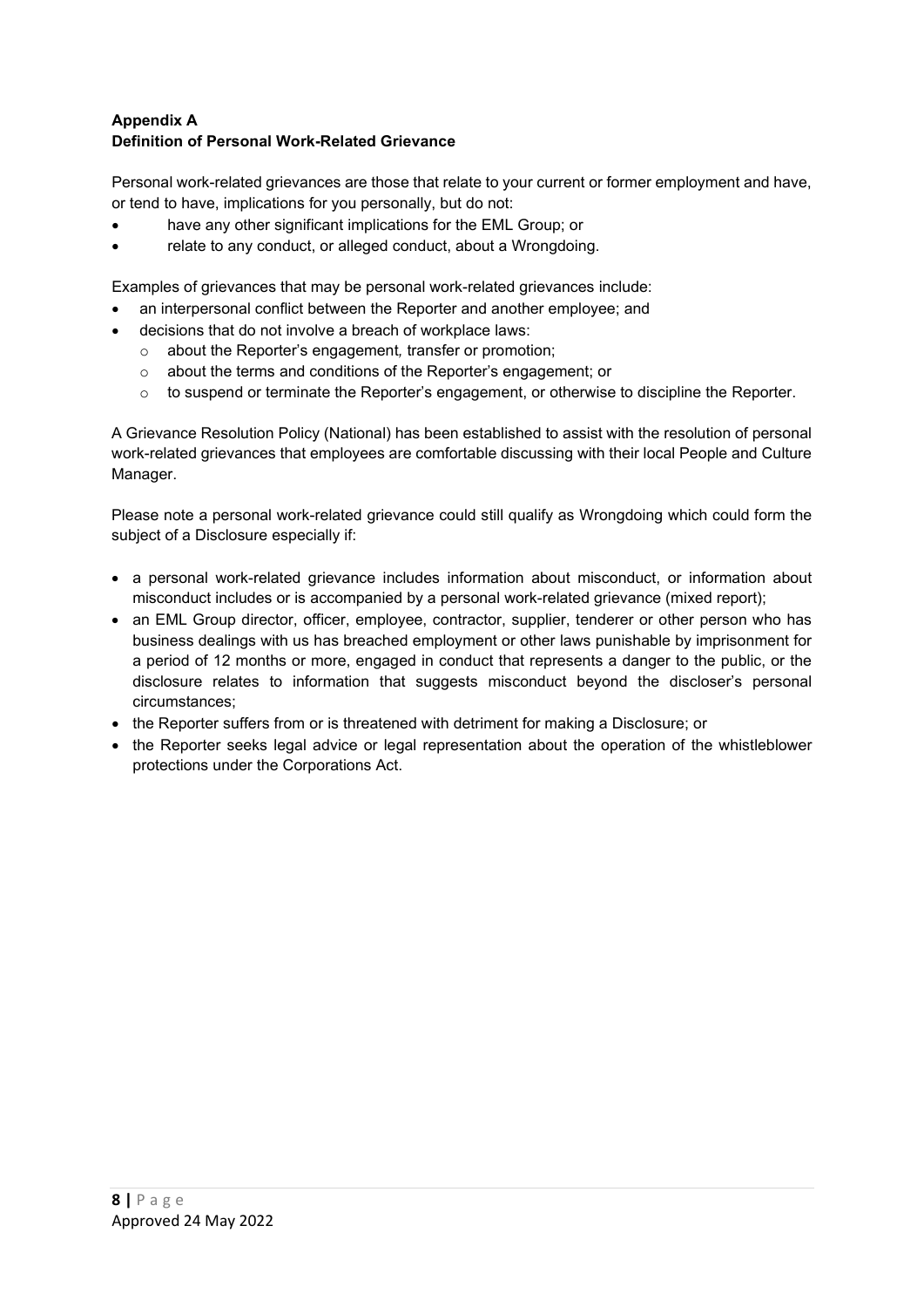#### **Appendix B Protection under the Corporations Act**

- 1. The Corporations Act gives special protection to disclosures about any Wrongdoing if the following conditions are satisfied:
	- 1.1 The Reporter is or has been:
		- (a) an officer or employee of an entity within the EML Group (who is/was a permanent, part-time, fixed term or temporary, intern, secondee, manager or director);
		- (b) an individual who supplies goods or services to the EML Group or an employee of a person who supplies goods or services to the EML Group;
		- (c) an individual who is an associate of the EML Group; or
		- (d) a spouse, child, dependent or dependent of the spouse of any individual referred to at (a) to (c) above;
	- 1.2 The Disclosure is made to:
		- (a) an officer or senior manager of the EML Group;
		- (b) an auditor conducting audit on the EML Group (or a member of that audit team);
		- (c) an actuary of the EML Group;
		- (d) ASIC;
		- (e) APRA; or
		- (f) a legal practitioner for the purpose of obtaining legal advice or legal representation in relation to a Disclosure, (even if the Disclosure is later concluded by the legal practitioner to not be within the scope of Wrongdoing identified in item 1.3
		- (g) journalists and members of Commonwealth, state or territory parliaments (parliamentarians), in regard to 'emergency disclosure' or 'public interest disclosure'\*. *\*Note: It is essential that the Reporter understand the criteria for making a Disclosure under this sub-item. This includes, amongst other things, that a Disclosure must have previously (at least 90 days prior) been made to ASIC, APRA or a prescribed body and a written notice must have been provided to the body to which the Disclosure was made. A Reporter should seek independent legal advice before making a Disclosure under this subsection.*
	- 1.3 The Reporter has reasonable grounds to suspect the information being disclosed concerns a Wrongdoing. This may include a breach of legislation including the Corporations Act, an offence against the Commonwealth punishable by imprisonment for 12 months or more, or conduct that represents a danger to the public or financial system, for example:
		- (a) insider trading;
		- (b) insolvent trading;
		- (c) breach of the continuous disclosure rules;
		- (d) failure to keep accurate financial records;
		- (e) falsification of accounts;
		- (f) failure of a director or other officer of the EML Group to act with the care and diligence that a reasonable person would exercise; or
		- (g) to act in good faith in the best interests of the EML Group or failure of a director to give notice of any material personal interest in a matter relating to the affairs of the EML Group.
- 2. The legal protections given by the Corporations Act when these conditions are met are:
	- (a) the Reporter is not subject to any civil, criminal or administrative legal action (including disciplinary action) for making the Disclosure;
	- (b) no contractual or other remedies may be enforced, and no contractual or other right may be exercised, against the Reporter for making the Disclosure;
	- (c) anyone who causes or threatens to cause detriment to a Reporter or another person in the belief or suspicion that a Disclosure has been made, or may have been made, proposes to or could be made, may be guilty of an offence and may be liable for damages;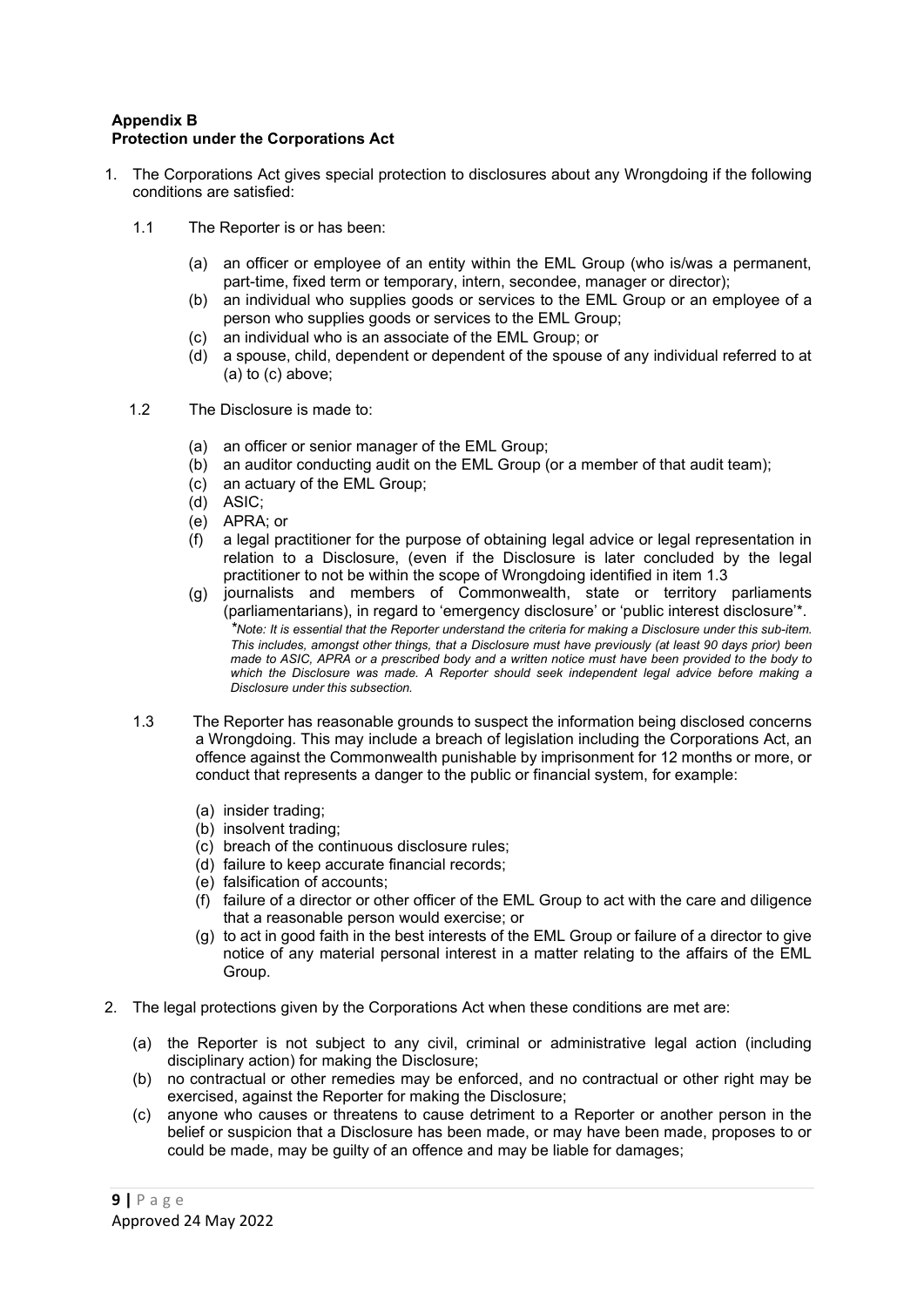- (d) unless the Reporter has acted unreasonably, a whistleblower cannot be ordered to pay costs in any legal proceedings in relation to a Disclosure;
- (e) a Reporter's identity cannot be disclosed to a Court or tribunal except where considered necessary; and
- (f) the person receiving the Disclosure commits an offence if they disclose the substance of the Disclosure or the Reporter's identity, without the Reporter's consent, to anyone except ASIC, APRA, AFP or a lawyer for the purpose of obtaining legal advice or representation in relation to the Disclosure.

It is an offence if these protections are not provided by the EML Group and the reporter can seek legal recourse under the Corporations Act 2001 if the EML group breach these protections.

- 3. If a Disclosure is made, the identity of the Reporter must be kept confidential unless one of the following exceptions applies:
	- (a) the Reporter consents to the disclosure of his or her identity;
	- (b) disclosure of details that might reveal the Reporter's identity is reasonably necessary for the effective investigation of the matter;
	- (c) the Disclosure is reported to ASIC, APRA or AFP; or
	- (d) the Disclosure is raised with a lawyer for the purpose of obtaining legal advice or representation.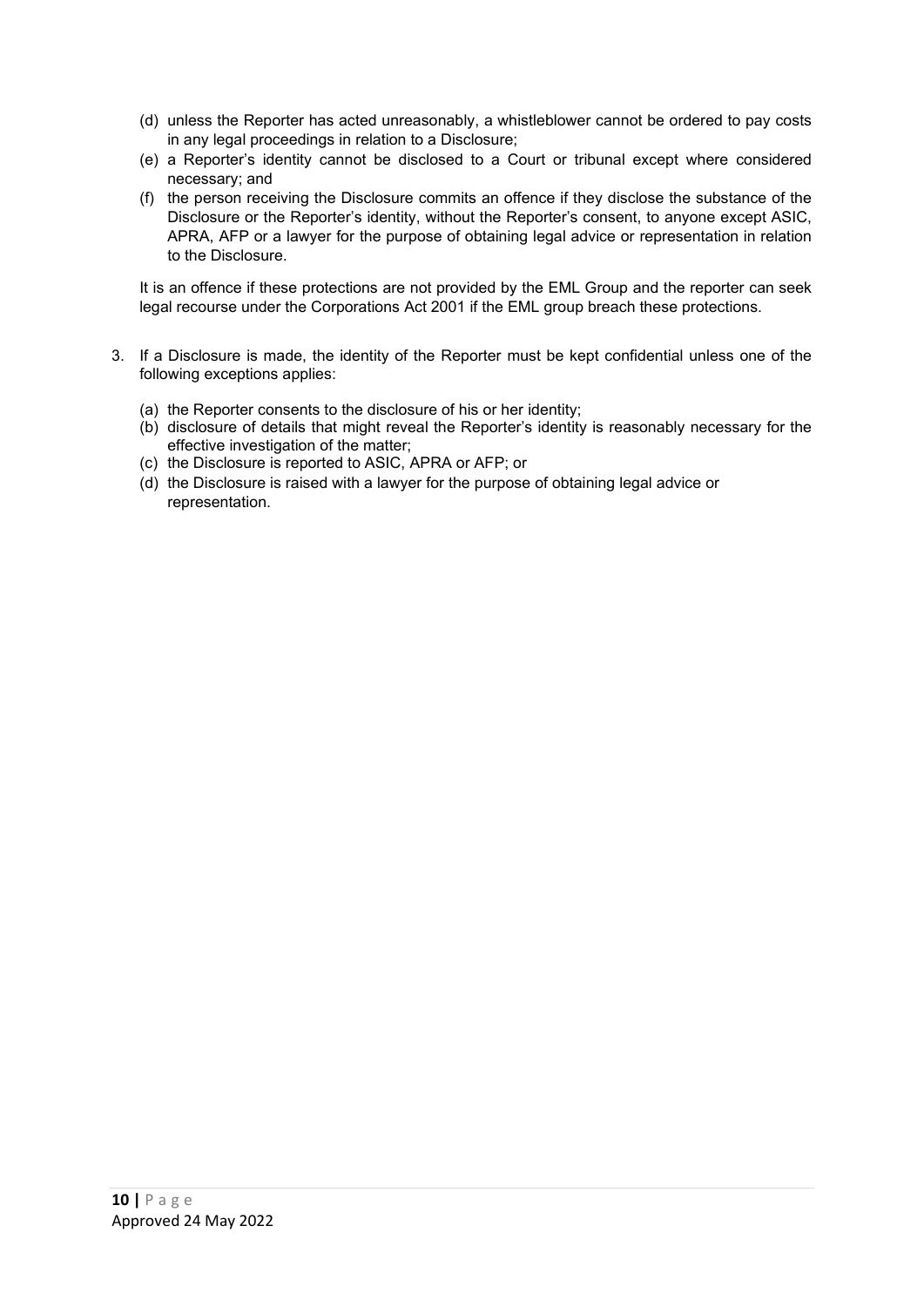#### **Annexure B Protection under the Taxation Administration Act**

- 1. The Taxation Administration Act gives special protection to disclosures about a about a breach of any Australian tax law by the EML Group or misconduct in relation to the EML Group's tax affairs ("**Tax Wrongdoing**") if the following conditions are satisfied:
	- 1.1 The Reporter is or has been:
		- (a) an officer or employee of an entity within the EML Group (who is/was a permanent, part-time, fixed term or temporary, intern, secondee, manager or director);
		- (b) an individual who supplies goods or services to the EML Group or an employee of a person who supplies goods or services to the EML Group;
		- (c) an individual who is an associate of the EML Group; or
		- (d) a spouse, child, dependent or dependent of the spouse of any individual referred to at  $(a)$  to  $(c)$  above;
	- 1.2 The Disclosure is made to:
		- (a) a director, secretary or senior manager of the EML Group (within the meaning of Corporations Act 2001);
		- (b) a registered tax agent or BAS agent (within the meaning of the Tax Agent Services Act 2009 (Cth)) who provides tax or BAS services (within the meaning of that Act)
		- (c) EML Group's external auditor (or a member of that audit team);
		- (d) any other employee or officer of the EML Group who has functions or duties relating to tax affairs of the Group (e.g. an internal accountant);
		- (e) the Commissioner of Tax; or
		- (f) a legal practitioner for the purpose of obtaining legal advice or legal representation in relation to a Disclosure;

(referred to as "**EML Group's Recipients**")

- 1.3 If the Disclosure is made to an EML Group Recipient, the Reporter:
	- (a) has reasonable grounds to suspect that the information indicates a Tax Wrongdoing, in relation to the tax affairs of the EML Group; and
	- (b) considers that the information may assist the EML Group's Recipients to perform functions or duties in relation to the tax affairs of the EML Group or an associate of the Group.
- 2. The protections given when these conditions are met are:
	- (a) the Reporter is not subject to any civil, criminal or administrative legal action (including disciplinary action) for making the Disclosure;
	- (b) no contractual or other remedies may be enforced, and no contractual or other right may be exercised, against the Reporter for making the Disclosure;
	- (c) where the disclosure was made to the Commissioner of Taxation, the reported information is not admissible against the Reporter in criminal proceedings or in proceedings for the imposition of a penalty, except where the proceedings are concerned with whether the information is false;
	- (d) unless the Reporter has acted unreasonably, a Reporter cannot be ordered to pay costs in any legal proceedings in relation to a Disclosure;
	- (e) anyone who causes or threatens to cause detriment to a Reporter or another person in the belief or suspicion that a Disclosure has been made, or may have been made, proposes to or could be made, may be guilty of an offence and may be liable for damages;
	- (f) a Reporter's identity cannot be disclosed to a Court or tribunal except where considered necessary; and
	- (g) the person receiving the Disclosure commits an offence if they disclose the substance of the Disclosure or the Reporter's identity, without the Reporter's consent, to anyone except